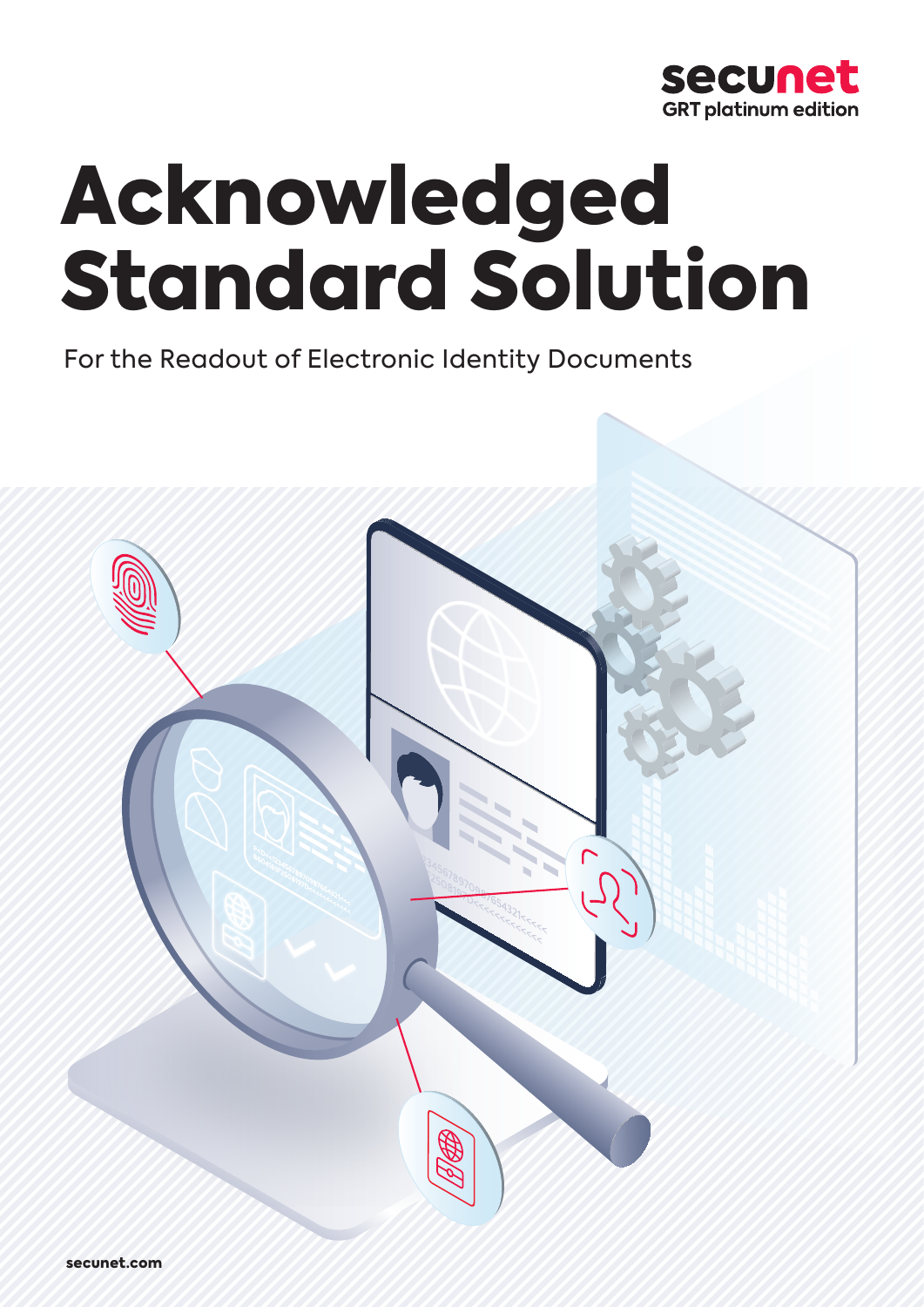## With the Golden Reader Tool Platinum Edition, secunet offers a commercialized further development of the established standard-software, the Golden Reader Tool, for the readout of electronic documents.

Significantly more than 100 states have now added biometric features to their passports,1 with numerous others preparing to issue electronic passports. Every single one of these electronic identity documents (eIDs) has to be readable in compliance with international data formats and high security requirements. The same is true for many other official documents such as national ID documents, electronic residence permits, and visas. To achieve this, standardised solutions are needed that both meet the highest security standards and are practical to use.

#### Multifunctional technology for interoperable documentsente

On behalf of the German Federal Office for Information Security (BSI), secunet started to develop the Golden Reader Tool (GRT) in 2005. This software application enabled the readout of ICAO-compliant eMRTDs, such as electronic passports, for the first time. This was also an essential step and prerequisite for the worldwide interoperability in the field of eMRTDs based on the requirements of the ICAO and the EU that has been achieved today.

The GRT has already been deployed in the scope of numerous RFID-interoperability tests and today is still acknowledged internationally as a functional reference implementation in the eID field.

The GRT Platinum Edition supports all versions of the Extended Access Control (EAC) protocol, including the latest generation of security mechanisms such as Password Authenticated Connection Establishment (PACE) with no limitation to any given type of official documents.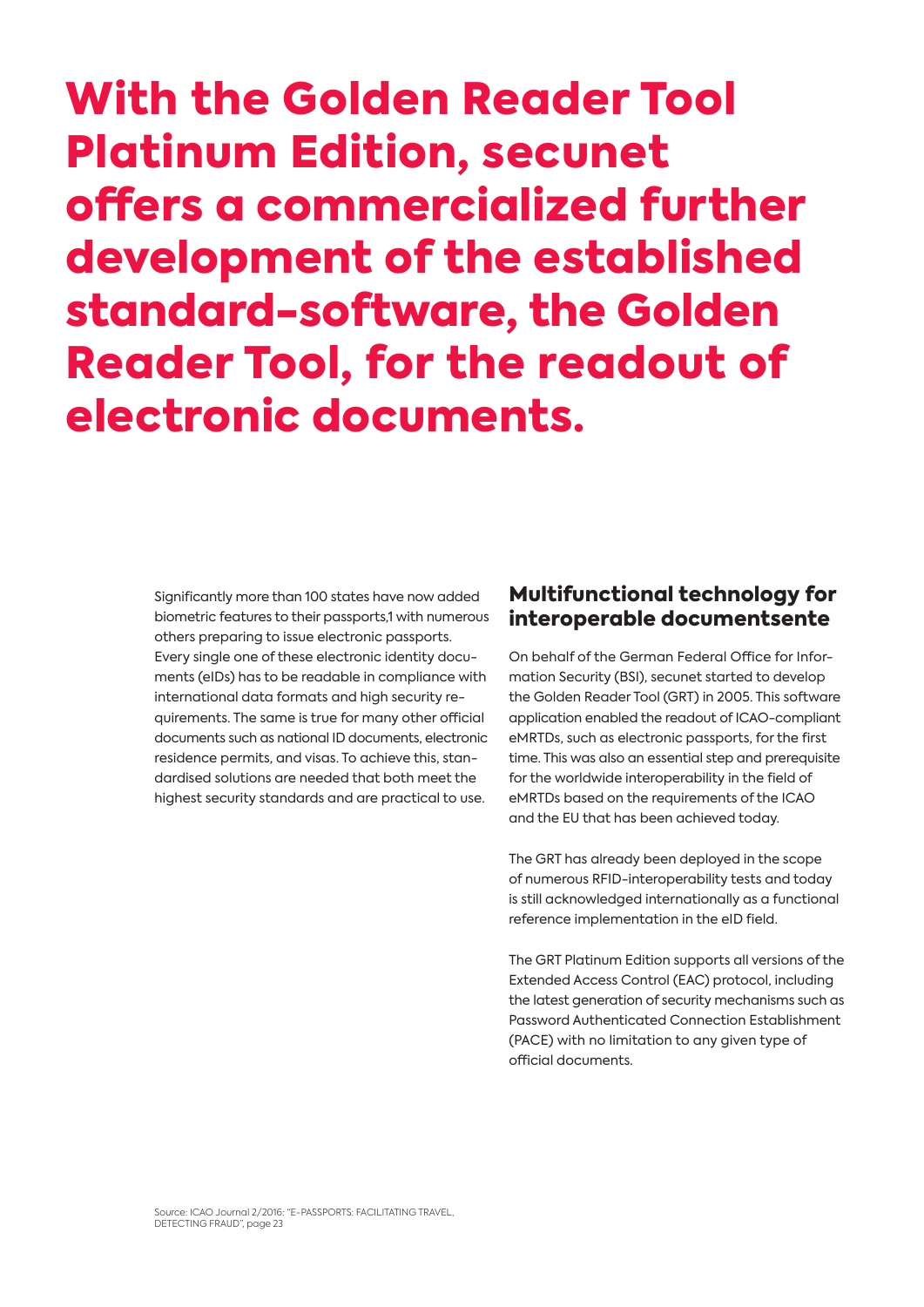#### **GRT Platinum Edition – Use Cases**



#### The advantages of secunet's ePassportAPI

The GRT Platinum Edition provides manufacturers of hardware and software as well as public authorities with a high-performance application to test and apply the security mechanisms in the context of eIDs. Compared to the ePassportAPI, the GRT Platinum Edition provides you with a comprehensive visual display of the data to be read out.

Furthermore, GRT Platinum Edition, based on the established middleware secunet biomiddle, also supports biometric application scenarios via clearly defined interfaces. Thus, support of various biometric sensors and full-page passport scanners as well as a multitude of matching algorithms is made possible.

GRT Platinum Edition features an innovative design, based on SnapIns,\* which is easily and quickly adaptable to the specific requirements of the user.

#### Product types

With the GRT Platinum Edition, secunet offers companies and public authorities an optimised licence package based on the latest eID features and security mechanisms. Customer-specific adjustments, e. g. for other biometric areas of application, are available on request.

### **Benefits**

- **■** The software has been tested internationally and is acknowledged as a reference implementation
- **■** Flexible in terms of functionality, design and use case
- **■** Commercialised, with all advantages of a licensed product
- **■** Future-proof and flexible due to its standard-oriented approach